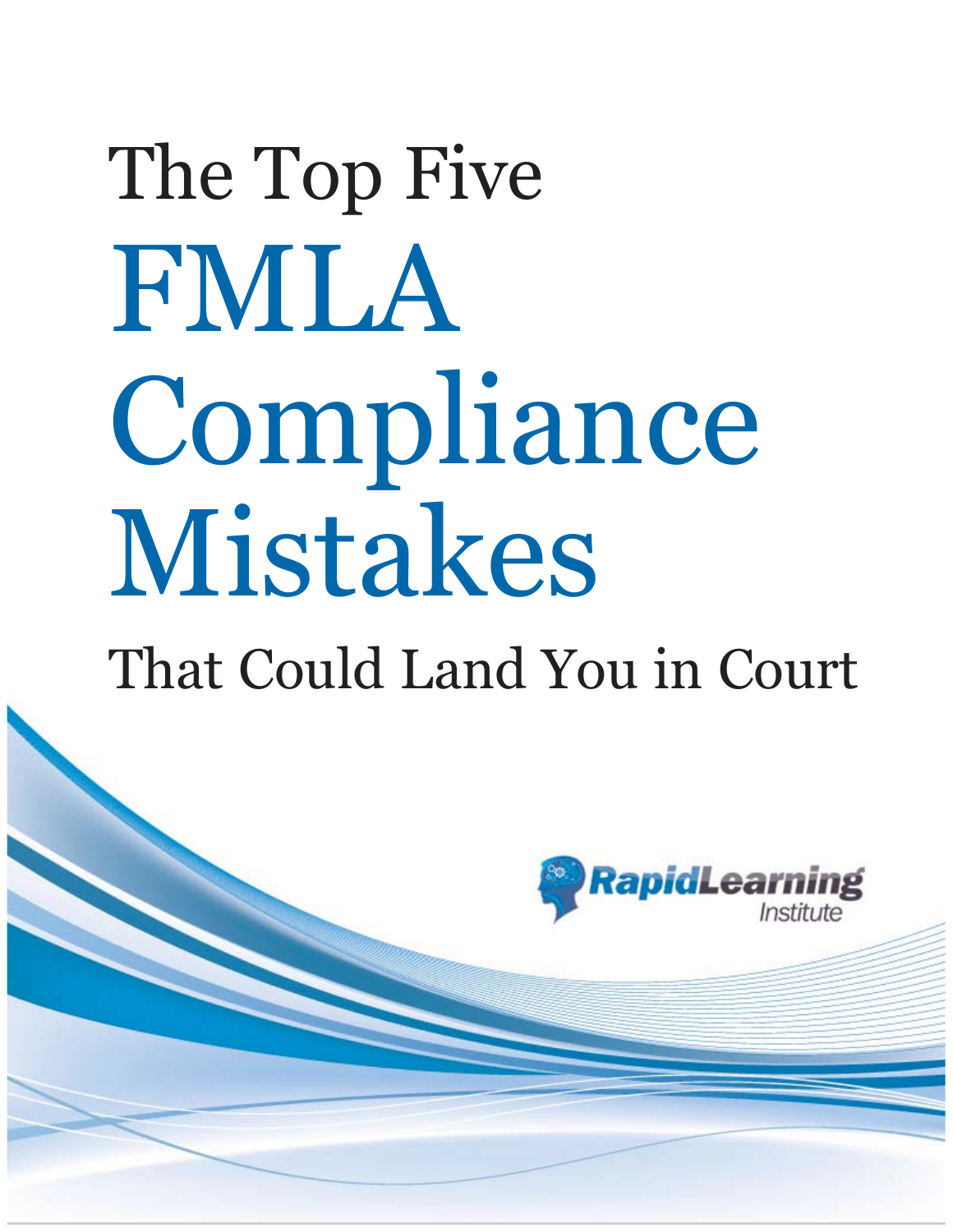A slip of the tongue, a misplaced remark, the wrong job assignment: managers make mistakes every day. When the mistake involves FMLA, it can cost your company big time in legal fees and land you in court.

This report gives examples of common mistakes your managers can make with FMLA decisions and shows how to avoid them. Each section provides examples of the problems your managers face with FMLA regulations. Also included are lessons learned that your managers can use to stop FMLA problems before they start.

#### *The Five FMLA Compliance Mistakes Line Managers Make* covers these common slip ups:

- 1) Taking "adverse action" against employees returning from FMLA leave
- 2) Saying the wrong things when employees request FMLA leave
- 3) Assuming that minor ailments don't quality for FMLA leave
- 4) Disclosing a worker's private medical information
- 5) Penalizing employees for unforeseeable FMLA leave

# **Mistake # 1 - Taking 'adverse action' against employees who have taken FMLA leave**

When an employee returns from FMLA leave, FMLA regulations state that the returning employee has to go back to the same job or one of equal pay, responsibility, and benefits. Here are two scenarios that show the potential pitfalls with returning employees and "adverse action".

Sometimes it's easy to reintegrate an employee after a three- or six-month FMLA leave. The person was a top performer and you were really suffering while she was gone. You're delighted to have her back.

But that's not always the case, is it? Sometimes when workers return from extended leave, it's hard to work them back in. Sometimes you'd just as soon the person never came back at all. It's circumstances such as these that lead to retaliation lawsuits. Let's look at a couple scenarios:

#### **Scenario 1**

Mary, the company's accounts payables manager, takes three months pregnancy leave. Jane, who replaced Mary, ends up doing the job better. Dave, her supervisor, is thinking, "Why did I put up with Mary for so long? She was incompetent and I didn't even realize it. When Jane took over for her while Mary was on leave, Jane completely reorganized the department and it now runs like a clock. So what am I supposed to do? Put Mary back in charge? That's not in the best interests of the company. I think I'll just put Mary in another role and hope she's happy."

That could be wishful thinking. In this case it invited a retaliation lawsuit against the company. Mary said: "When I left I had a position of authority and responsibility; now they've put me out to pasture in a low-level role. Sure, my pay is the same, but it's not a 'similar or equivalent' position. This is retaliation and I'm going to sue."

Could Mary win? Yes, in fact she did, because the company had no evidence of poor performance prior to her taking leave.

*How the supervisor slipped up:* Dave didn't have a clear standard of excellence for Mary before she took leave. She was doing a mediocre job and he didn't even know it. Mary had performance reviews stating that she was meeting expectations all along; there was no specific criticism of her work. Bottom line: From the court's perspective it appeared that at this company the cost of having a baby is a demotion.

Remember, in court, companies almost always lose "he said/she said" arguments. Employees get the benefit of the doubt. No matter how sincere, or right, Dave may have been, the lack of documentation left the courts with no choice but to rule in Mary's favor.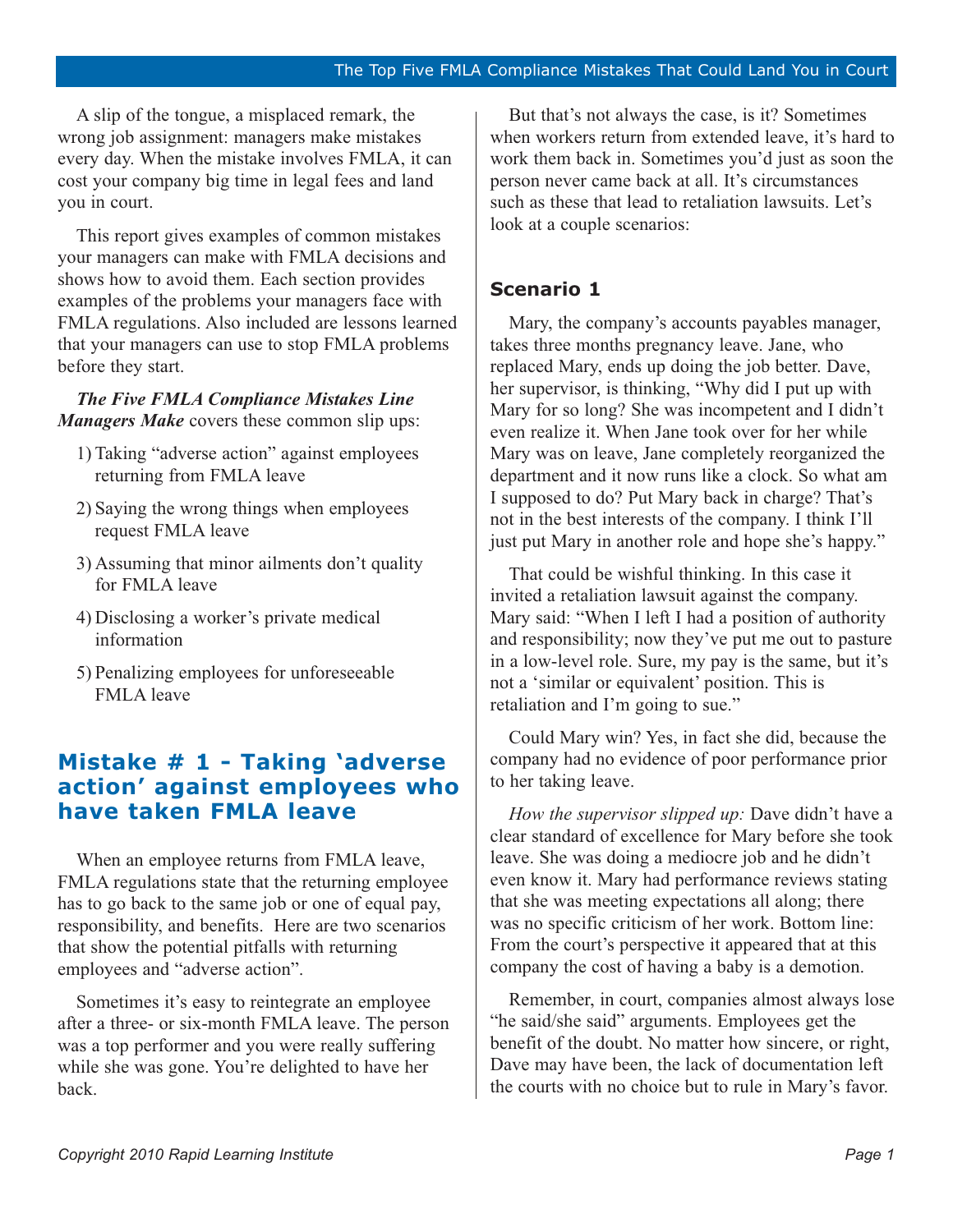#### **Lesson learned for Managers**

When a person takes FMLA leave, you're extremely vulnerable to a retaliation lawsuit if you don't return an employee to the same position she had before. Or at least an equivalent one. Effectively demoting Mary was dangerous and this company paid the price.

How careful do you have to be with someone returning from FMLA leave? Very. But the courts do not want to dictate how you run your business. You can fire or demote a person if you can prove that you would have taken the same action regardless of whether or not she took leave.

If Dave had documented Mary's poor performance in the months prior to her taking leave, he could very likely have demoted her when she returned from leave. Here's an example where the company played its cards right:

#### **Scenario 2**

Bill was out on leave for six months for a major health crisis. When he returned to work he was still not 100%. He couldn't lift things as well as before. He wasn't as focused, and he tired easily. Fact is, he couldn't perform his old job at the level he used to, and others in the department wouldn't tolerate sub-par performance.

Bill's boss, Jackie, carefully documented Bill's inability to handle the basic tasks of the job. She talked many times with Bill about his deficiencies and finally offered to transfer him to another position that was much less demanding. He refused to take it. So Jackie fired him. Bill then sued for violation of his FMLA rights.

Bill's argument to the judge was that, "They got angry because I took leave and now they're punishing me." In many cases, that argument wins a lot of sympathy in court. After all, the person may have been on leave due to a life-threatening illnesses or the loss of a loved one; then they come back to work and get fired.

The company appears cold, heartless and opportunistic.

But that doesn't mean you can't fire people after they take leave. We've seen many cases where companies got away with it, but only when they proved that the person would have been fired even if he hadn't taken FMLA leave.

In the case described above, the company won. Why? Because the courts will not force a company to employ a person who can't physically perform a job. And Jackie very carefully documented that Bill wasn't up to snuff. In the end, the courts believed that the company would have transferred Bill whether or not he took leave.

That's the standard you need to meet. Would you have taken the "adverse action" anyway? If so, you've got a strong case in court.

As a measure of good faith, it didn't hurt that Jackie offered Bill another position.

#### **Mistake #2 - Saying the wrong things when employees request FMLA leave**

Saying the wrong thing to an employee regarding FMLA can be one of the quickest ways to a lawsuit. Below are the two responses you shouldn't use and the correct response.

An employee comes to you and says she needs to take FMLA leave because she has a back condition. What should you say?

*Correct: I'm sorry to hear you're not feeling well. I suggest you go to the doctor and get yourself treated. And get me a note from your doctor, including a diagnosis. I'll pass that on to the HR department.*

*Not correct: You know, your timing couldn't be worse. Your colleagues are really counting on you right now. Are you sure you can't stay on a few more days?*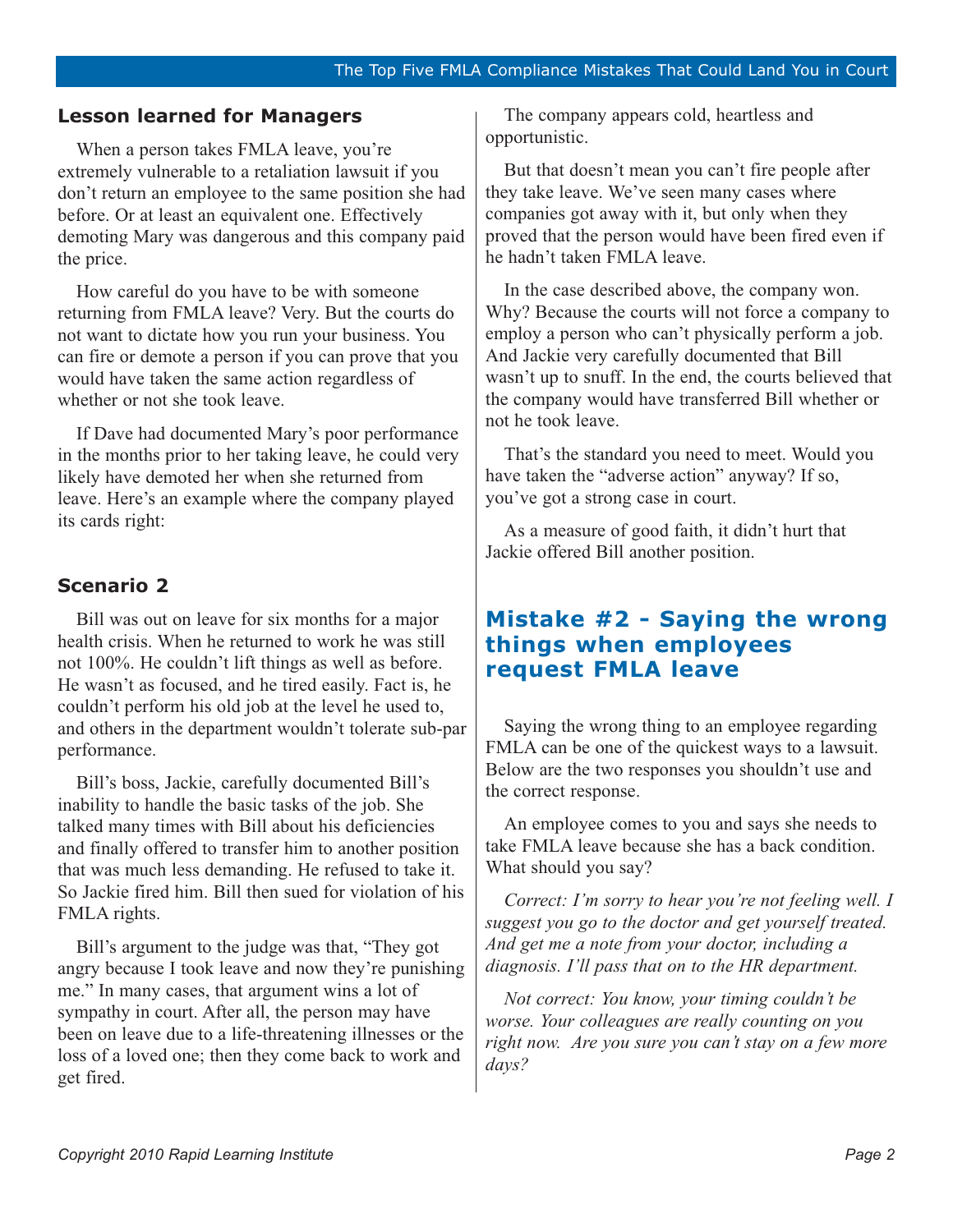*Not correct: I saw you lifting boxes just yesterday. You didn't seem to be having any problems. Are you sure you're really ailing?*

The last two responses set you up for a retaliation lawsuit. The FMLA gives employees the right to make their own health and well-being a higher priority than the productivity goals of their company. Sure, it's very hard when an employee takes time off during a crunch. It's also true that you'll occasionally have a malingerer who will exaggerate a minor injury and let you down.

But you're in no position to decide whether an illness is real or not. Only a doctor can do that. The minute you, as a manager or supervisor, make judgments about whether a person's ailments are real or not, you've given the employee ammunition in a retaliation lawsuit should you ever take an adverse action against the person.

The "correct" response is dispassionate, compassionate and non-judgmental. It treats the employee with dignity and respect. And it will never come back to haunt you.

# **Mistake #3 - Assuming that 'minor ailments' don't qualify for FMLA leave**

Don't make your own call about what constitutes an illness? FMLA regulations have done that for you.

Surely a case of the flu wouldn't qualify a worker for FMLA leave, would it?

It could. The law says that a "serious health condition" is one that requires three consecutive days, 72 hours or more, of leave, and at least two in-person treatments by a health care professional. A number of courts have ruled that an ailment like the flu can be considered severe.

#### **Scenario**

Dave has the flu and stays out two days, then

returns to work on the third day. Two days later he calls in sick again for another day. During the two weeks that follow he comes in late and leaves work early several times without providing notice. When questioned, Dave says he was attending doctor's appointments to treat his condition. Dave's boss, Rick, thinks Dave is malingering and fires him for violating the company's strict attendance policy. Dave sues, claiming that because he was out for three days, he qualifies for FMLA leave and the company can't fire him.

Dave lost this case because his absences weren't consecutive, which means his illness didn't qualify as a "serious health condition."

#### **Lesson learned for Supervisors and Managers**

Don't let employees try and tell you that they qualify for FMLA leave because their ailment required three days of leave that weren't consecutive.

# **Mistake #4 - Disclosing private medical information about an employee**

Never disclose confidential medical information to anyone but the HR department or your direct report in the chain of command

Supervisors who handle FMLA leave requests learn about employees' medical problems. This information is private and you're expected to keep it that way.

#### **Scenario**

Ed had been Bruce's manager for several years, and it pained him to learn that Bruce was HIVpositive. While Bruce was out on leave, Ed mentioned Bruce's condition to another senior colleague, whom he expected to be discreet about it. But the day Bruce returned to work he stormed into Ed's office and complained that "everyone in the